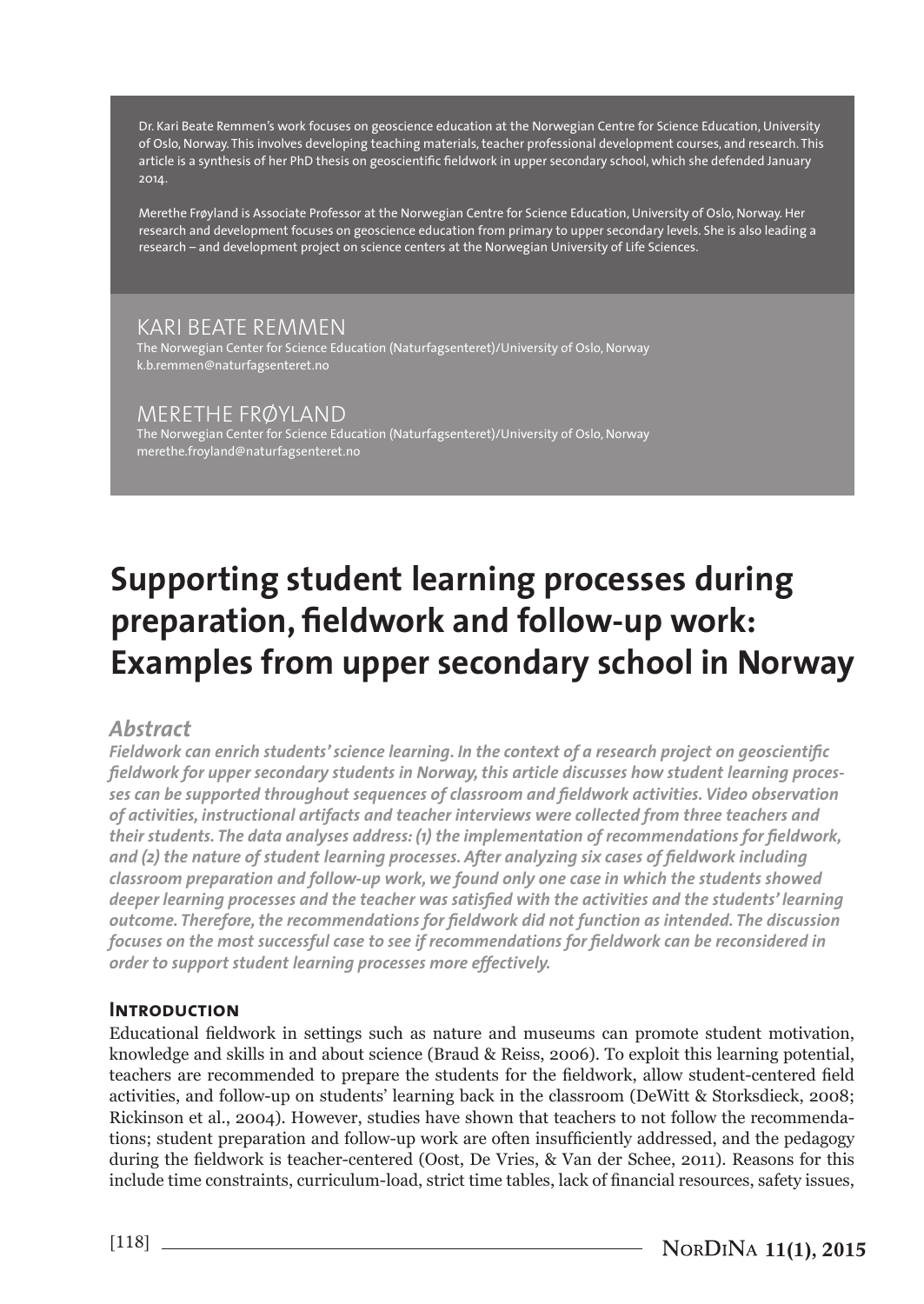# **Supporting student learning processes during preparation, fieldwork and follow-up work**

school culture, low student motivation and low confidence in teaching outside the classroom (Koller, 2009; Magntorn & Helldén, 2006; Oost et al., 2011; Scott, Boyd, Scott & Colquhoun, 2014). Such findings have led researchers to call for more knowledge about how outdoor science activities can be implemented more effectively (DeWitt & Storksdieck, 2008; Tal, Alon & Morag, 2014).

Therefore, in our research project, we used a different approach than the above studies: we investigated what happened to student learning processes when teachers actually implemented geoscientific fieldwork including classroom preparation and follow-up work (Remmen & Frøyland, 2013; 2014; 2015). One key finding was that the learning activities did not always contribute largely to student learning processes. This finding evoked a need for more knowledge about how student learning can be supported more effectively across preparation, fieldwork and follow-up work. The present article aims to address this issue by synthesizing and extending our previous video studies of geoscientific fieldwork undertaken by three teachers and their students in upper secondary school in Norway.

In the first section, we outline the recommendations for school-based fieldwork and similar outdoor activities described in the literature. This literature was presented to the teachers on a professional development course focusing on geoscience and fieldwork pedagogy, and informed our subsequent analyses of the teachers' implementation of learning activities. Next, we describe the analytical framework that was used to investigate the nature of student learning processes while undertaking learning activities afforded by their teacher. Lastly, we review our recent studies to provide a background for the focus and the research questions addressed in the present article.

#### **Recommendations for school-based fieldwork**

Several theoretical models, frameworks, and guidelines have been suggested by scholars to support teachers and educators to implement fieldwork and related outdoor activities (DeWitt & Osborne, 2007; Frøyland, 2010; Kent, Gilbertson & Hunt, 1997; Morag & Tal, 2012; Orion, 1993). This literature recommends teachers to have a clear purpose of the outdoor activity (usually alignment with curriculum goals), and integrate fieldwork with classroom activities in three phases: preparation, the fieldwork activity itself, and follow-up work. Each phase is elaborated below.

Preparation enhances student learning during the outdoor activity (DeWitt & Storksdieck, 2008). Orion (1993) recommends teachers to include three aspects in the preparation of students: cognitive, geographical and psychological. Cognitive preparation involves presenting concepts and materials students will encounter during the fieldwork. Psychological preparation involves information about the schedule, tasks and how to use equipment. Geographical preparation is ensured by having students to study maps of the fieldwork setting.

The fieldwork should take place in settings within short distance from the school to save time and administration (Orion, 1993). The learning activities should, according to a socio-cultural perspective, encourage students' social interactions and direct experiences with concrete objects and phenomena through observation, identification and touching (Tal et al., 2014). Such student-centered activities must also allow students to make choices and take control of their learning process. Choice and control can be promoted by "limited choice" learning activities which means to allow students to choose, for example, order of objects and tasks, and time spent on each object (Bamberger & Tal, 2007).

After the field activity, follow-up work in the classroom is recommended because students need extra time and resources to reflect on and theorize their experiences (Orion, 1993). In this process, students should synthesize and visualize their learning in an end product – such as a presentation or report (DeWitt & Osborne, 2007). Teachers can use end products to assess student learning (Kent et al., 1997).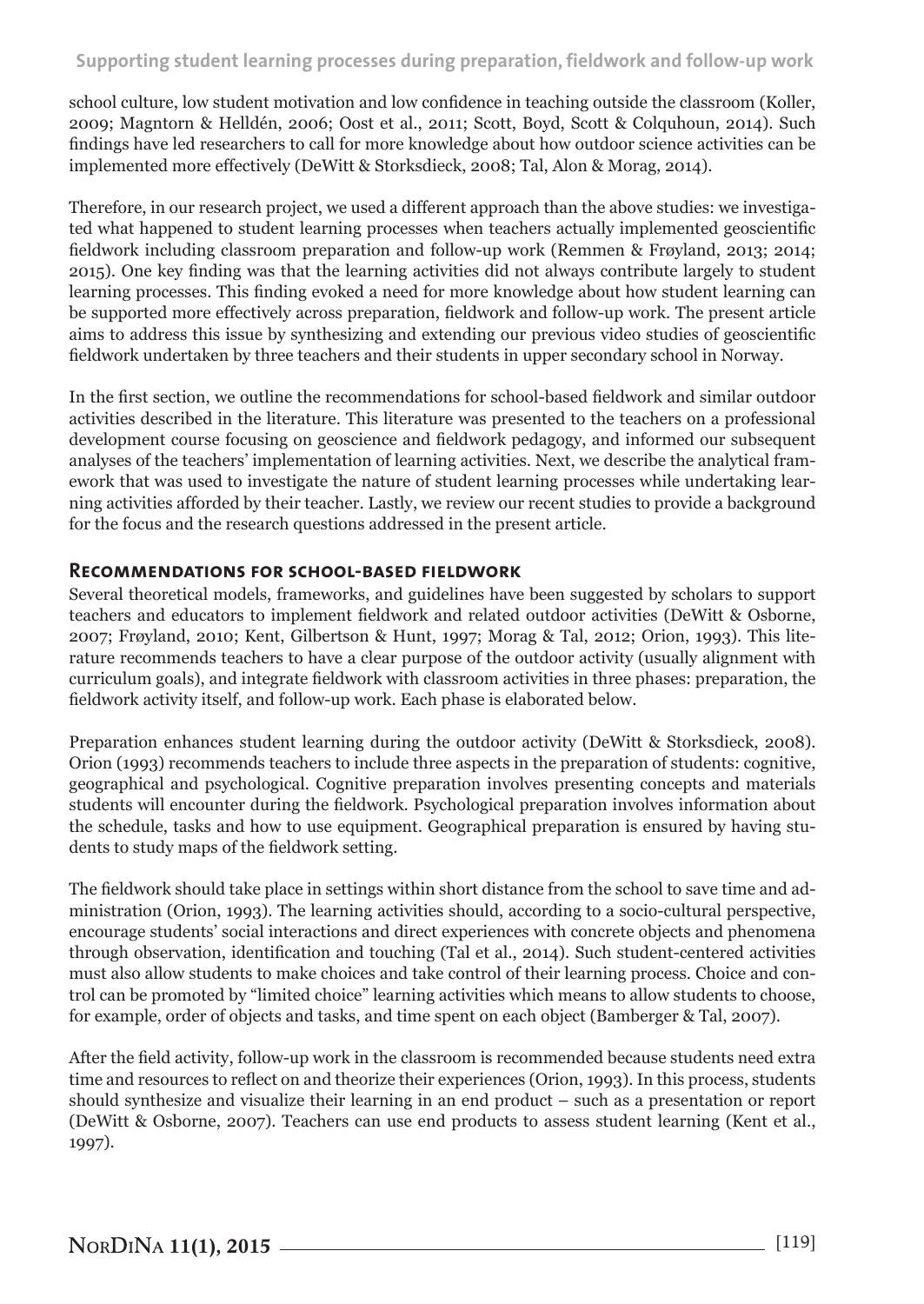#### **Teaching for understanding and thinking moves**

Fieldwork implemented according to the recommendations outlined above can potentially promote deep-level learning among students (Mogk & Goodwin, 2012; Oost et al., 2011). A deep learning process is driven by motivation and interest in the task and involves linking different parts of knowledge together, such as examples with generalizations, and new concepts to everyday situations (Entwistle & Smith, 2002). By contrast, memorization of information from textbooks and authoritative sources without reflecting on the meaning or relating the knowledge to other tasks or ideas is deemed as a superficial learning process (Entwistle & Smith, 2002). Deeper learning increases the likelihood that students will activate and apply their knowledge in new and more complex situations. When they do so, they are also demonstrating and developing their understanding (Wiske, 1998). This idea of knowledge application aligns with the idea of field-based learning as a cumulative process (Orion, 1993). That is, fieldwork involves learning content during preparation that can be applied in the field, and gaining experiences in the field that can be built on by follow-up activities. This process can foster deeper understanding of scientific knowledge.

To clarify "deeper learning processes", Ritchhart, Church and Morrison (2011:11-13) introduced the concept of thinking moves as intellectual actions particularly useful for developing understanding. Specifically, the thinking moves are: observing closely and describe what's there, building explanations and interpretations, making connections, capturing the heart and forming conclusions, wondering and asking questions, considering different viewpoints and perspectives, uncovering complexities and going below surface of things, and reasoning with evidence.

The thinking moves listed above are generic, but similar frameworks exist in science education literature. For example, close observation and using evidence in interpretation and reasoning are elements of inquiry processes (Crawford, 2014). It can therefore be expected that the thinking moves can be applied to investigate learning processes in science as well. However, students' thinking moves cannot be observed directly, but their talk and actions in learning situations can be considered as indicators of their thinking (Wiske, 1998).

## **The focus of study and research questions derived from the research project**

#### **on geoscience fieldwork**

In our research project on geoscience in upper secondary school, the recommendations described above were applied by three teachers and their students. Our analyses of video data from the implementation resulted in the following key findings (Remmen & Frøyland, 2013; 2014; 2015):

- When two of the teachers implemented preparation, "limited choice" field activities, and followup work, the student learning processes were predominantly superficial.
- The teacher who chose a field setting within walking distance from the school avoided the common obstacles associated with fieldwork – such as time and costs.
- The students who were given one, focused task in the field showed deeper engagement than student who were assigned a worksheet with many close-ended questions.
- Although one teacher supported the students by talk and questioning, the students' learning process was mainly superficial. Another teacher had a more withdrawn role in terms of talk and questioning, but the students' were deeper engaged in their activities.
- The students had difficulties with observing and interpreting objects and phenomena in the field – despite that they had been exposed to thorough and varied preparation activities. One reason for this, we discuss, was that the students had not gained appropriate mental tools for applying geological concepts in the field. Specifically, we suggested that students need *tools for observation and interpretation*, which include information about what features to look for and what it means in a geoscientific sense.
- During follow-up work, the students were primarily focused on procedural aspects of the tasks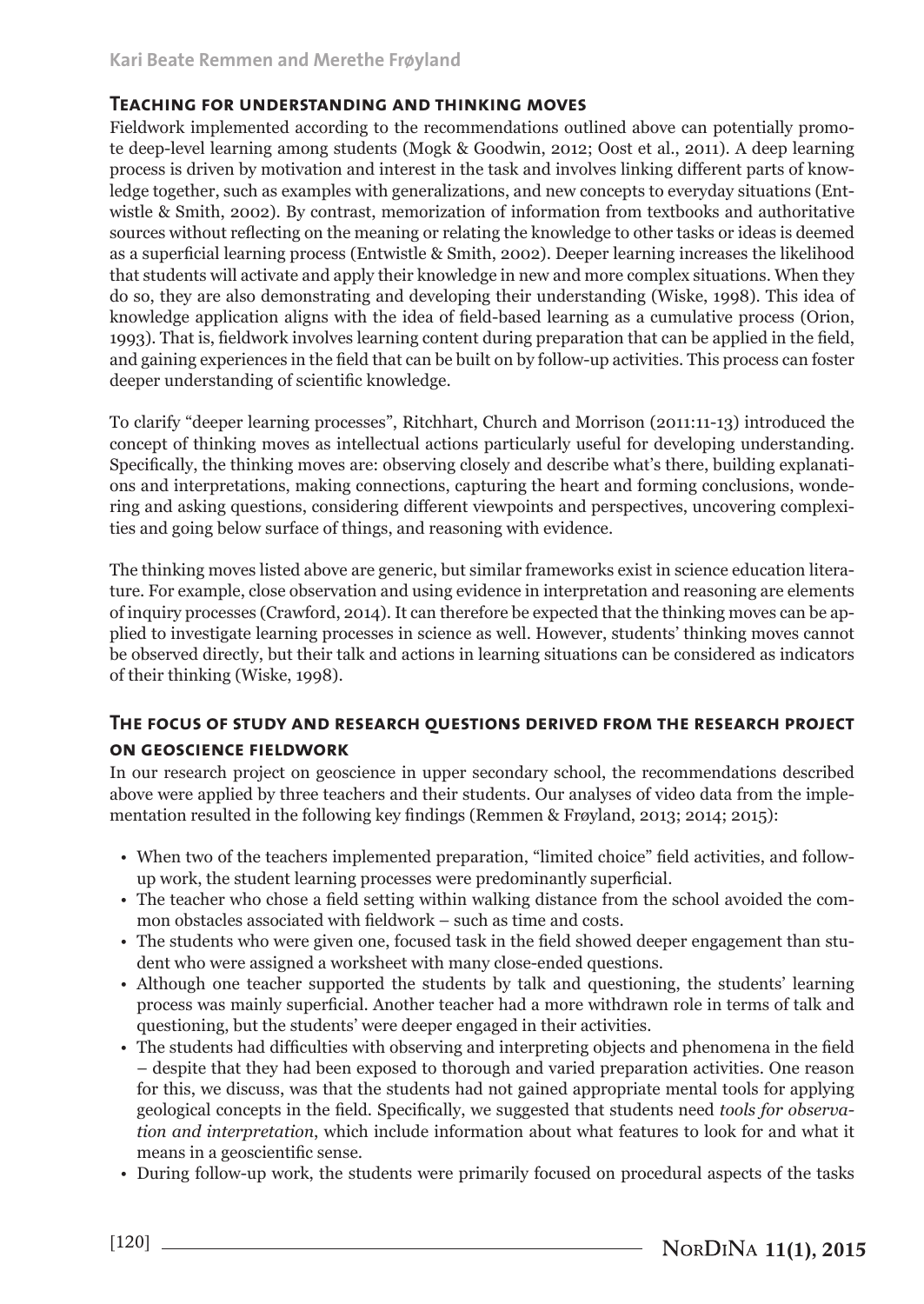or engaged in off-task matters. However, deep-level learning processes appeared among students who were required to apply their field observations to make a decision about an open, real-life problem.

As indicated by the findings above, geoscience fieldwork did not always lead to deeper learning processes among the students. This contrasts with the assumption that fieldwork provides a deep learning experience (Braund & Reiss, 2006; Mogk & Goodwin, 2012). Therefore, the present article addresses how teachers can support deeper student learning processes throughout classroom preparation, fieldwork and classroom follow-up work. In doing so, we include a larger amount of data than our previous work to explore two research questions (RQ's):

RQ1) How did the teachers implement the recommendations for fieldwork?

RQ2) What was the nature of student learning processes while undertaking the learning tasks during preparation, fieldwork and follow-up work?

# **Methods**

This section describes the research process, from the selection of teachers from a professional development course on geoscience fieldwork, to data collection from the implementation of classroom and field activities, and the data analyses.

#### **The teacher professional development course on geoscientific fieldwork**

The in-service teachers were selected from a one-year teacher professional development course (henceforth: TPD) focusing on geoscience fieldwork. The TPD was voluntarily, suggesting that the teachers had a particular motivation for increasing their competence in fieldwork teaching. During the TPD course meetings, the recommendations reviewed above; preparation, "limited choice" field activities, and follow-up work; were implemented by the course leaders (second author). Between the course meetings, the teachers transferred the recommendations to design and implement fieldwork with their students. After the course, we invited three teachers; who were particularly enthusiastic about geoscientific fieldwork; to participate in our research project. This enabled us to study the student responses to the learning activities when the teachers practiced the recommendations for fieldwork.

#### **The teachers and the students**

The three teachers and their class of students (aged 17-19) came from three different schools situated in different regions in Norway. Details about the classes – labelled class A, B, and C – are summarized in Table 1.

| <b>Class</b> | Teacher* (years of teaching experience, years   Students (grade) (girls, boys)<br>of teaching experience in geoscience) |               |
|--------------|-------------------------------------------------------------------------------------------------------------------------|---------------|
| A            | Lars(15, 3)                                                                                                             | (12), (4, 13) |
|              | Ane (10, 3)                                                                                                             | (13), (4, 5)  |
|              | Ida(3, 2)                                                                                                               | (13), (9,4)   |

*Table 1. The classes, teachers, and students involved in the research.*

*\* The teachers had maximum three years of teaching experience in geoscience because the subject was introduced as a new optional science specialization subject in the latest curriculum reform in 2006.*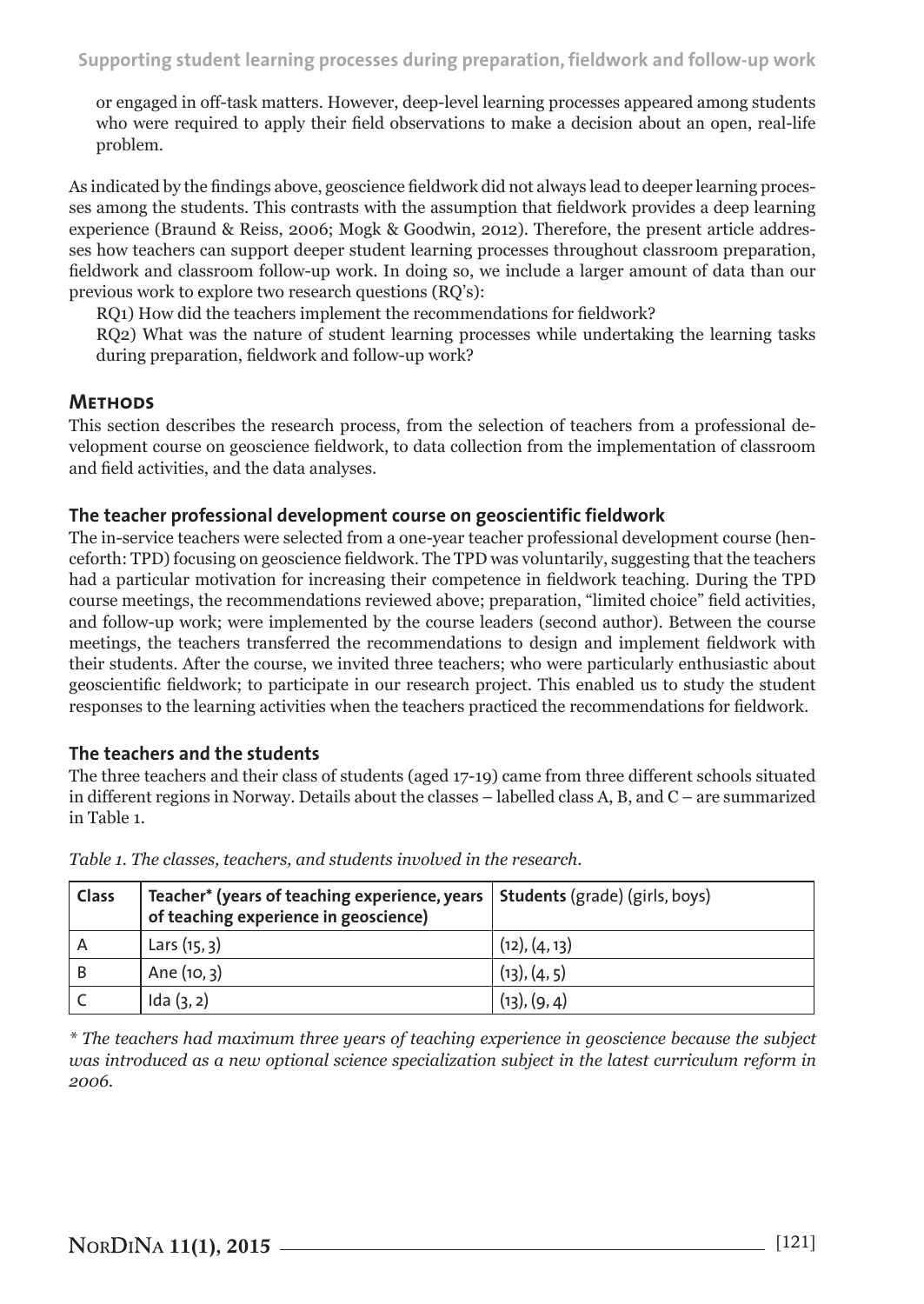## **Data collection**

We followed the three teachers and their students throughout one school year. The teachers notified us when they planned to conduct fieldwork, so we could visit them to collect data. Video data was collected by equipping the teachers and two students in each class with a head-mounted camera (HD GoPro®). This camera recorded the activities across time and settings: preparation, fieldwork, and follow-up work, and in some cases; student oral presentations. Although one student carried the camera on his/hers head, the camera recorded the whole team during the learning activities (3-4 students in each team x two teams in each class x three classes = 18 students in total). Three headmounted cameras were in operation simultaneously in each class, producing 130 hours of video data in total. Instructional artifacts created during the activities (e.g., student field notes and teachers' hand-outs) were also collected and analyzed together with the video data. Supplementary data were obtained from interviews with the teachers prior to and after the implementation. We were present as observers during all activities, which increased our knowledge about the contexts and facilitated the subsequent video analysis (Derry et al., 2010).

## **Data analyses**

To answer RQ1, seven recommendations (numbered 1-7) for fieldwork derived from the literature review were applied to analyze the data.

- 1. The purpose of fieldwork
- 2.Field setting within close distance from the school
- 3.Cognitive, geographical, and psychological preparation
- 4. "Limited choice" field activity
- 5. Follow-up work
- 6.Student end product
- 7. Assessment of student learning

The interview with the teacher before the implementation provided information about the purpose of fieldwork (recommendation one). Using the video records from the teachers' head-mounted camera and instructional artifacts (e.g., hand-outs, worksheets), we considered how the learning activities corresponded to the recommendations 2–6. The interview data collected after the implementation provided information about recommendation seven. Finally, the teachers' reflections on the implementation during the interviews were compared with the video analysis.

For RQ2, regarding the student learning processes while undertaking the learning activities offered by their teacher, we screened the video tapes obtained from the student head-mounted cameras and instructional artifacts such as student field notes and written responses to tasks. Because students' observable actions are indicators of their thinking and understanding (Wiske, 1998), we considered whether students' talk (conversational turns) and written products (field notes, response to tasks) containing geoscientific content reflected one or more of the thinking moves in Table 2. Typically, thinking moves were discernable in longer, complex conversations between students. By contrast, student actions involving short and fragmented conversations, copying information from teachers and textbooks, memorizing information to answer teacher questions, were inconsistent with thinking moves and hence characterized as surface learning (Ritchhart et al., 2011). Additionally, non-verbal actions provided supportive indications of students' thinking. For example, students staring blankly around reflected an absence of thinking moves.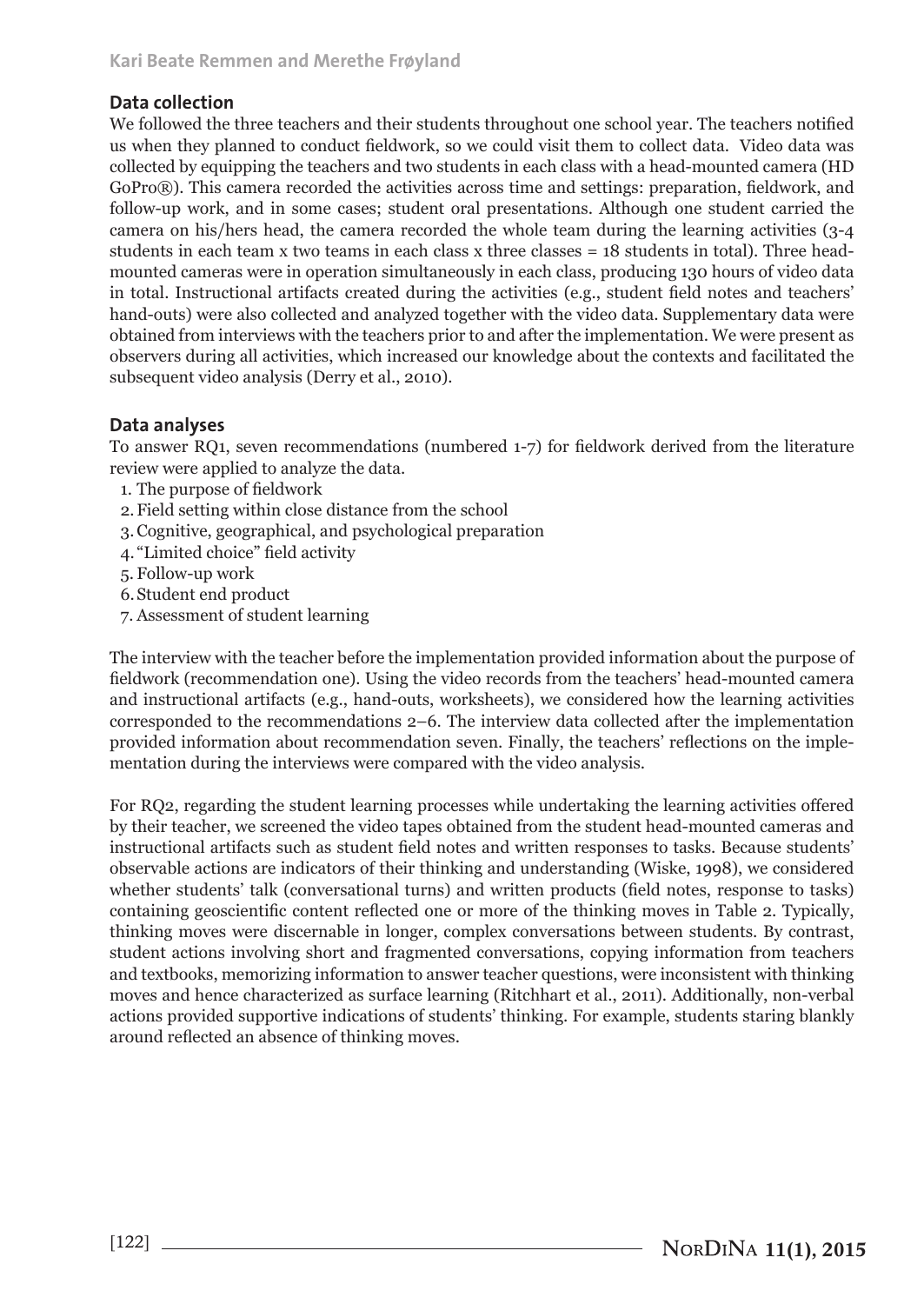*Table 2. Thinking moves applied to analyze the students' learning processes while undertaking the learning tasks.*

| Thinking moves (Ritchhart et<br>al., 2011:11-13)                  | Descriptions of students' thinking moves based on Ritchhart et<br>al., (2011:11-13).                                                                                                                                                            |
|-------------------------------------------------------------------|-------------------------------------------------------------------------------------------------------------------------------------------------------------------------------------------------------------------------------------------------|
| Observing closely and describ-<br>ing what's there                | Students notice essential parts and features, describing them<br>fully and in detail.                                                                                                                                                           |
| Building explanations and<br>interpretations                      | Students build explanations and interpretations of the observa-<br>tions by drawing on theoretical knowledge.                                                                                                                                   |
| Reasoning with evidence                                           | Building explanation and interpretation requires students to<br>reason with evidence to support the position and arrive at a<br>reasonable, justified solution.                                                                                 |
| Making connections                                                | When students encounter something new, they make connec-<br>tions between the new and known to find out where the new<br>ideas fit in. Making connections also includes applying new ideas,<br>comparing and contrasting, and making analogies. |
| Considering different view-<br>points and perspectives            | Students consider an idea from different perspectives.                                                                                                                                                                                          |
| Capturing the heart and<br>forming conclusions                    | Students capture the core of a concept, procedure, event, or work.                                                                                                                                                                              |
| Wondering and asking ques-<br>tions                               | Students develop their learning through wonderment, curiosity,<br>and questioning. By asking questions, students reveal the depth<br>of their understanding.                                                                                    |
| Uncovering complexity and<br>going below the surface of<br>things | Rather than looking for or accepting easy answers, students try<br>to dig deeper into an idea.                                                                                                                                                  |

# **Summary of data sources and analysis**

The connection between research questions, data sources, observed unit and analysis is summarized in Table 3.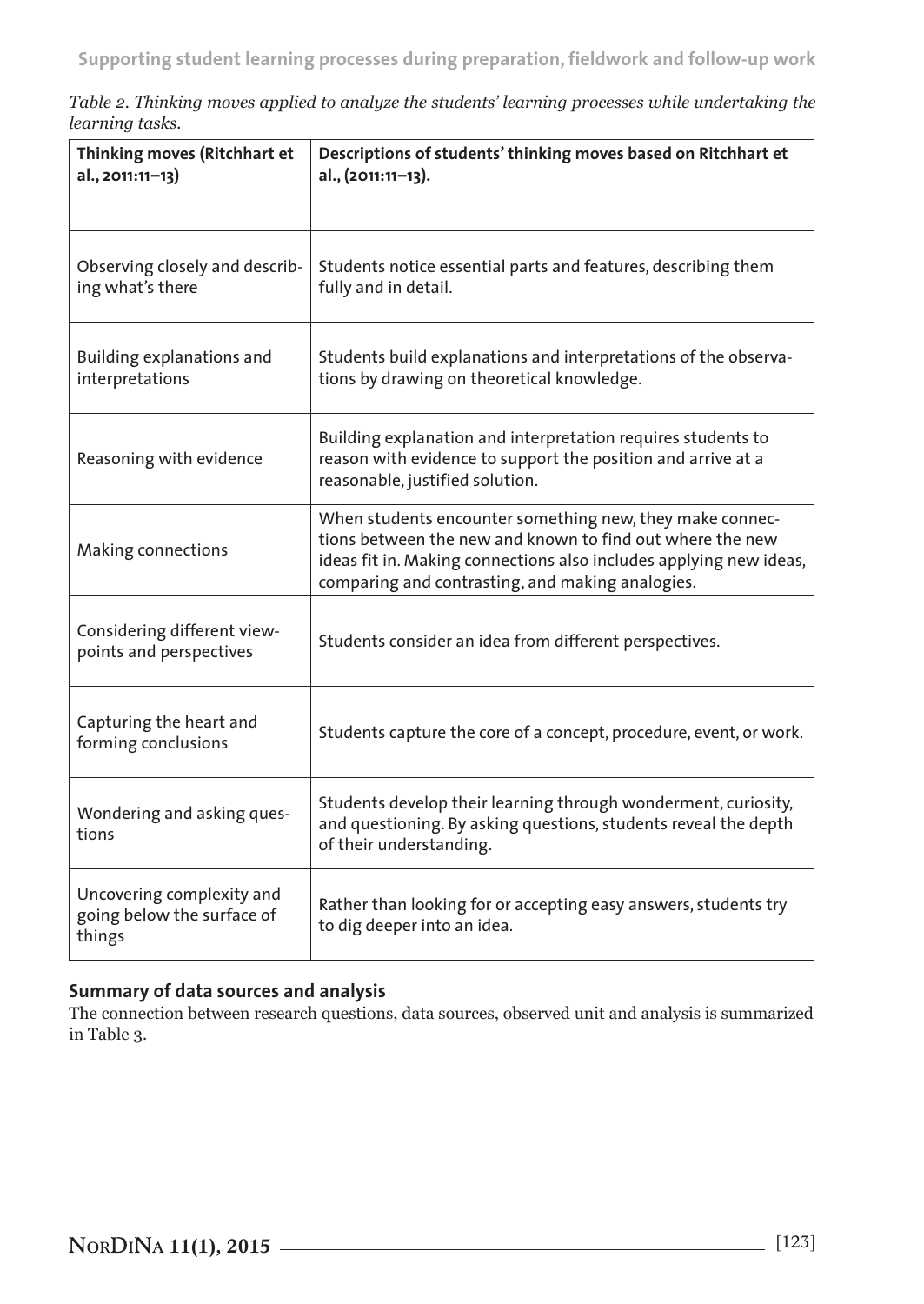| <b>Research question</b>                                                | Data source                                                                                                                                                                              | <b>Observed unit</b>                                                                                                                                        | Data analysis                                                                                                       |
|-------------------------------------------------------------------------|------------------------------------------------------------------------------------------------------------------------------------------------------------------------------------------|-------------------------------------------------------------------------------------------------------------------------------------------------------------|---------------------------------------------------------------------------------------------------------------------|
| RQ1) Teachers'<br>implementation of<br>recommendations<br>for fieldwork | Video data recorded by the<br>teachers' head-mounted<br>camera<br>Instructional artifacts pro-<br>vided by the teachers                                                                  | Learning activities<br>offered by the teacher<br>(presented orally or on<br>paper)                                                                          | Recommendation for<br>fieldwork $(2-6)$                                                                             |
|                                                                         | Interview prior to the im-<br>plementation<br>Interview after the imple-<br>mentation                                                                                                    | The teachers'<br>responses<br>The teachers'<br>responses                                                                                                    | Recommendation<br>$(1)$ : The purpose of<br>fieldwork<br>Recommendation<br>(7): Assessment of stu-<br>dent learning |
| RO <sub>2</sub> ) The nature of<br>student learning<br>processes        | Video data recorded by<br>student head-mounted<br>cameras (two cameras in<br>each class)<br>Instructional artifacts (e.g.,<br>written responses to tasks,<br>field notes, Power Points™) | Students' talk (con-<br>versational turns) and<br>actions during learning<br>activities<br>Students' writing (sen-<br>tences) during learning<br>activities | Thinking moves<br>(Table 2)                                                                                         |

| Table 3. The connection between research questions, data sources, observed unit and analysis. |  |  |
|-----------------------------------------------------------------------------------------------|--|--|
|                                                                                               |  |  |
|                                                                                               |  |  |

# **Findings**

The first section summarizes the teachers' implementation of recommendations for fieldwork (RQ1), and the nature of student learning processes while undertaking their learning tasks (RQ2). Then, two cases are described in detail to facilitate the discussion about the recommendations for fieldwork.

## **The teachers' implementation of fieldwork and the students' learning processes**

Overall, the three teachers implemented fieldwork six times in total throughout one school year. All times, the fieldwork aligned with the seven recommendations in the literature. However, there was a considerable variation in how the recommendations were implemented. The teacher in class A implemented fieldwork one time in geology (henceforth: case A1). The fieldwork itself was organized as a full day fieldtrip to a Geo Park which required transportation of students by coach. In class B, the teacher Ane implemented fieldwork two times (henceforth: case B1 and B2), whereas Ida conducted fieldwork three times (henceforth: case C1, C2, and C3). Both Ane and Ida chose field settings within walking distance from the school, and the field activities were undertaken during one regular lesson (80 minutes).

Regarding the students, there was also a considerable variation in the nature of the learning processes. Thinking moves were most prominent among the students in class C. By contrast, the students in case A1, B2, and B2 showed limited evidences of thinking moves. They focused more on practicalities than geoscientific content, and during the activities, they asked the teacher or checked the Internet for answers or gave up completing the tasks. Hence, the absence of thinking moves in the students' learning processes occurred despite the fact that their teachers implemented fieldwork according to the seven recommendations.

The absence of thinking moves; which indicates superficial learning; was supported by the teachers' interview following the implementation. In five of six cases, the teachers were disappointed about their students' learning outcome. However, the exception was case C2: the teacher Ida expressed satisfaction with the activities and student learning.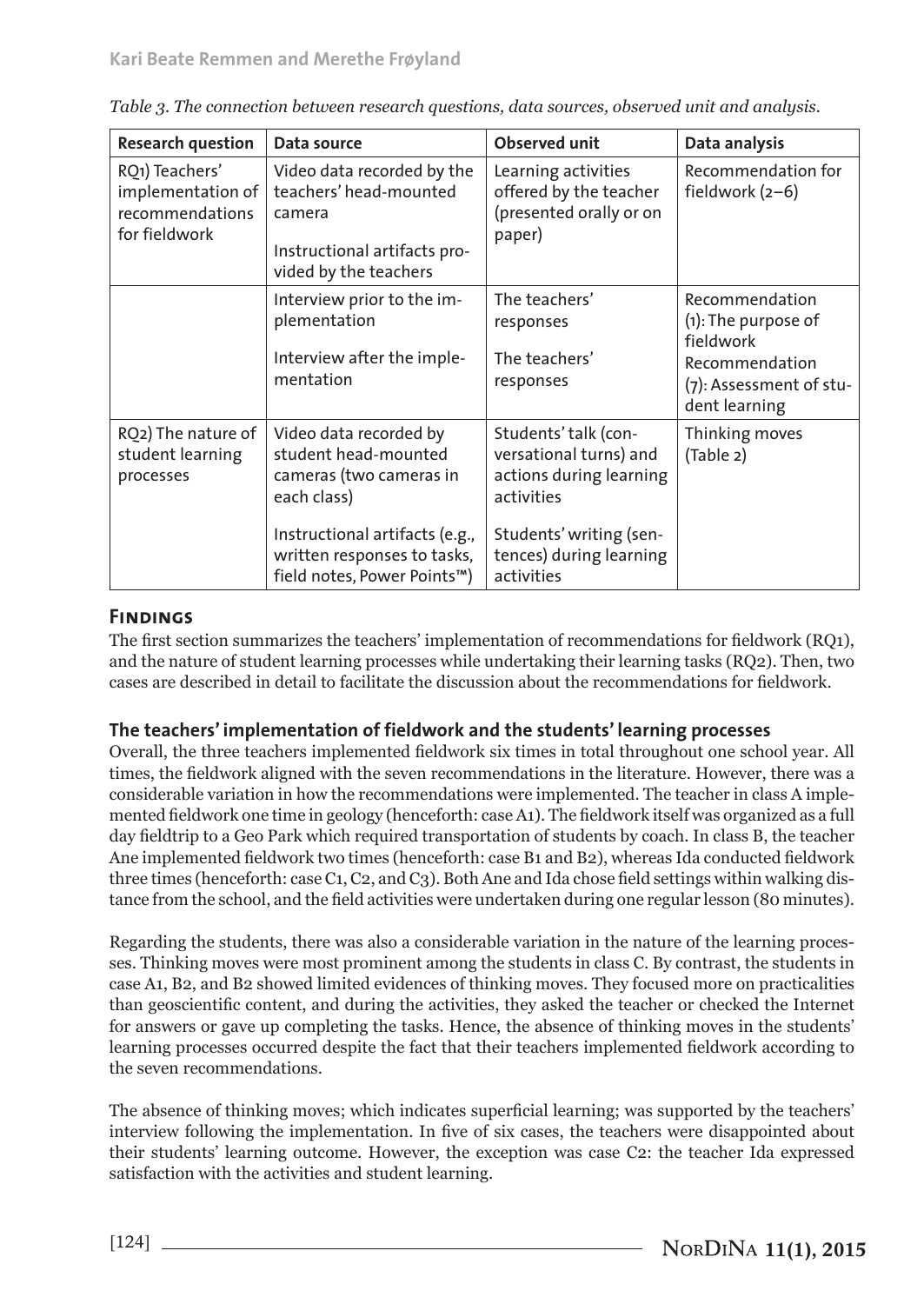To summarize, the following situation emerged – particularly in case A1, B1, and B2: although the teachers implemented fieldwork according to the recommendations, there were scarce evidences of thinking moves in the students' learning processes, and the teachers were disappointed about the students' learning outcomes. C2 appeared to be the most successful case, as evident by thinking moves recognized in the student learning processes and the teacher's expressed satisfaction. Therefore, to understand why the cases differed, we present one successful case (C2) and one less successful case (B2) in more detail. These two cases were selected because of their similarities: both addressed the topic geo resources, the field activity was conducted in an urban setting within walking distance from the school, and it was the second time the classes implemented fieldwork that school year.

#### **Case B2. Identifying geo resources in the local town**

Table 4 presents Ane's implementation of the recommendations and how the students' responded to the activities. Note that evidence of thinking moves in the students' talk and actions were rare.

| Recommen-<br>dations for<br>fieldwork (1-7)                      | RQ1: Teacher's implemen-<br>tation of recommenda-<br>tions                                                                                                                                                                                                                                                                                                                               | RQ2: Student learning<br>processes                                                                                                                                                                                                                                                                                                                                 | Thinking moves identi-<br>fied in student talk and<br>writing (Table 2)                                                                                          |
|------------------------------------------------------------------|------------------------------------------------------------------------------------------------------------------------------------------------------------------------------------------------------------------------------------------------------------------------------------------------------------------------------------------------------------------------------------------|--------------------------------------------------------------------------------------------------------------------------------------------------------------------------------------------------------------------------------------------------------------------------------------------------------------------------------------------------------------------|------------------------------------------------------------------------------------------------------------------------------------------------------------------|
| (1) The purpose<br>of the fieldwork                              | Cover curriculum goals<br>about fieldwork inquiry<br>and geo resources.                                                                                                                                                                                                                                                                                                                  |                                                                                                                                                                                                                                                                                                                                                                    |                                                                                                                                                                  |
| (2) Field setting                                                | Local town within walking<br>distance from the school.                                                                                                                                                                                                                                                                                                                                   |                                                                                                                                                                                                                                                                                                                                                                    |                                                                                                                                                                  |
| (3) Preparation<br>(Classroom)                                   | Time: one lesson. Ane gave<br>a lecture about various<br>geo resources (i.e., natural<br>stone, ore, industrial min-<br>erals, raw materials).                                                                                                                                                                                                                                           | The students listened to<br>Ane's lecture, and gave<br>brief answers to teacher<br>questions.                                                                                                                                                                                                                                                                      | Listening to and an-<br>swering close-ended<br>teacher questions do<br>normally not require<br>thinking moves.                                                   |
| (4) "Limited<br>choice" field<br>activity (in the<br>local town) | Time: one lesson. The field<br>activity was carried out<br>in the local town within<br>walking distance from the<br>school.<br>The students worked in<br>teams with the following<br>task: Look for geo resourc-<br>es and take pictures. What<br>resource is it? How was it<br>formed? Where is it mined?<br>Can it be used for other<br>purposes? What are the<br>environmental conse- | The students wandered<br>around the town and<br>found many examples<br>of geo resources. Typi-<br>cally, one student took<br>picture and the team<br>tried to identify it: "It is<br>gneiss", "This is gran-<br>ite isn't it?". Often, the<br>name was wrong, and<br>not justified.<br>When prompted by the<br>teacher, they responded<br>with silence, or guessed | No thinking moves<br>because the students<br>seemed to be guessing<br>or recalling rock names.<br>When prompted and<br>supported by the<br>teacher, there were a |
|                                                                  | quences of the mining?<br>The teacher circulated<br>among the teams to<br>support their learning<br>process.                                                                                                                                                                                                                                                                             | "granite?", or "I have no<br>idea".<br>Apart from these ob-<br>servations, off-task talk<br>prevailed.                                                                                                                                                                                                                                                             | few weak indications of<br>thinking moves.                                                                                                                       |

*Table 4. Findings from the implementation of recommendations and student learning processes in case B2.*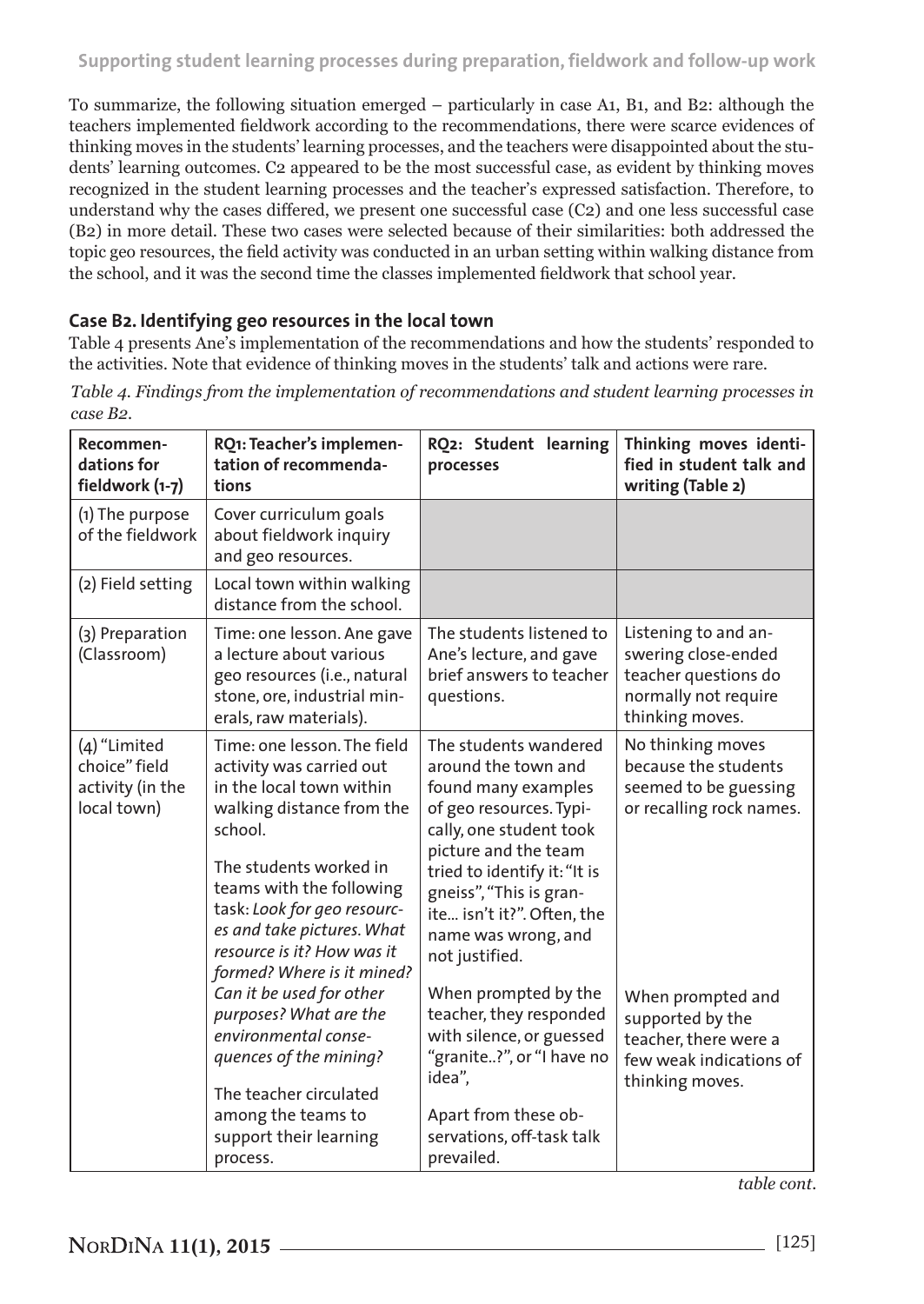| Recommen-<br>dations for<br>fieldwork (1-7) | RQ1: Teacher's implemen-<br>tation of recommenda-<br>tions                                                                                                                                                                                                                    | RQ2: Student learning<br>processes                                                                                                                                                                                                                                                                                      | Thinking moves identi-<br>fied in student talk and<br>writing (Table 2)                                                                                                                      |
|---------------------------------------------|-------------------------------------------------------------------------------------------------------------------------------------------------------------------------------------------------------------------------------------------------------------------------------|-------------------------------------------------------------------------------------------------------------------------------------------------------------------------------------------------------------------------------------------------------------------------------------------------------------------------|----------------------------------------------------------------------------------------------------------------------------------------------------------------------------------------------|
| (5) Follow-up<br>work (Class-<br>room)      | Time: one lesson. Ane<br>asked the teams to com-<br>plete the field task quoted<br>above. She provided addi-<br>tional learning resources<br>(i.e., geology books), and<br>posed questions to the<br>students like, «What geo<br>resources is that?», «How<br>was it formed»? | The students distrib-<br>uted the labor: one<br>student "googled" facts<br>about the geo resources<br>photographed during<br>the fieldwork, while<br>another student pasted<br>pictures to make a<br>poster. Other students<br>did nothing.<br>The students responded<br>with hesitation to the<br>teacher's questions. | Indications of think-<br>ing moves were weak<br>since the students were<br>focused on procedural<br>matters with the poster<br>or dependent on Inter-<br>net etc. to complete<br>their task. |
| (6) Student end<br>product                  | The teacher required the<br>students to make a poster<br>of the geo resources iden-<br>tified in the local town                                                                                                                                                               | The students did not<br>manage to finish the<br>poster.                                                                                                                                                                                                                                                                 | No findings since there<br>was no end product                                                                                                                                                |
| (7) Assessment<br>of student<br>learning    | The students were tested<br>on a local trial exam.                                                                                                                                                                                                                            |                                                                                                                                                                                                                                                                                                                         |                                                                                                                                                                                              |

*Table 4 cont. Findings from the implementation of recommendations and student learning processes in case B2.* 

## **Case C2. Choose building stones for the Opera house**

Table 5 shows Ida's implementation of the recommendations and the nature of the student learning processes during the activities. Note that several thinking moves were identified in the analysis of students' talk and actions.

*Table 5. Findings from the implementation of recommendations and student learning processes in case C2.*

| Recommen-<br>dations for<br>fieldwork    | RQ1: Teacher's imple-<br>mentation of recom-<br>mendations                                                | RQ2: Student learning pro-<br>cesses | Thinking moves identi-<br>fied in student talk and<br>activity (Table 2) |
|------------------------------------------|-----------------------------------------------------------------------------------------------------------|--------------------------------------|--------------------------------------------------------------------------|
| (1) The purpose<br>of the field-<br>work | Address curriculum<br>goals about geo<br>resources through an<br>open inquiry                             |                                      |                                                                          |
| (2) Field set-<br>ting                   | The Opera House and<br>the Natural history<br>museum - both within<br>walking distance from<br>the school |                                      |                                                                          |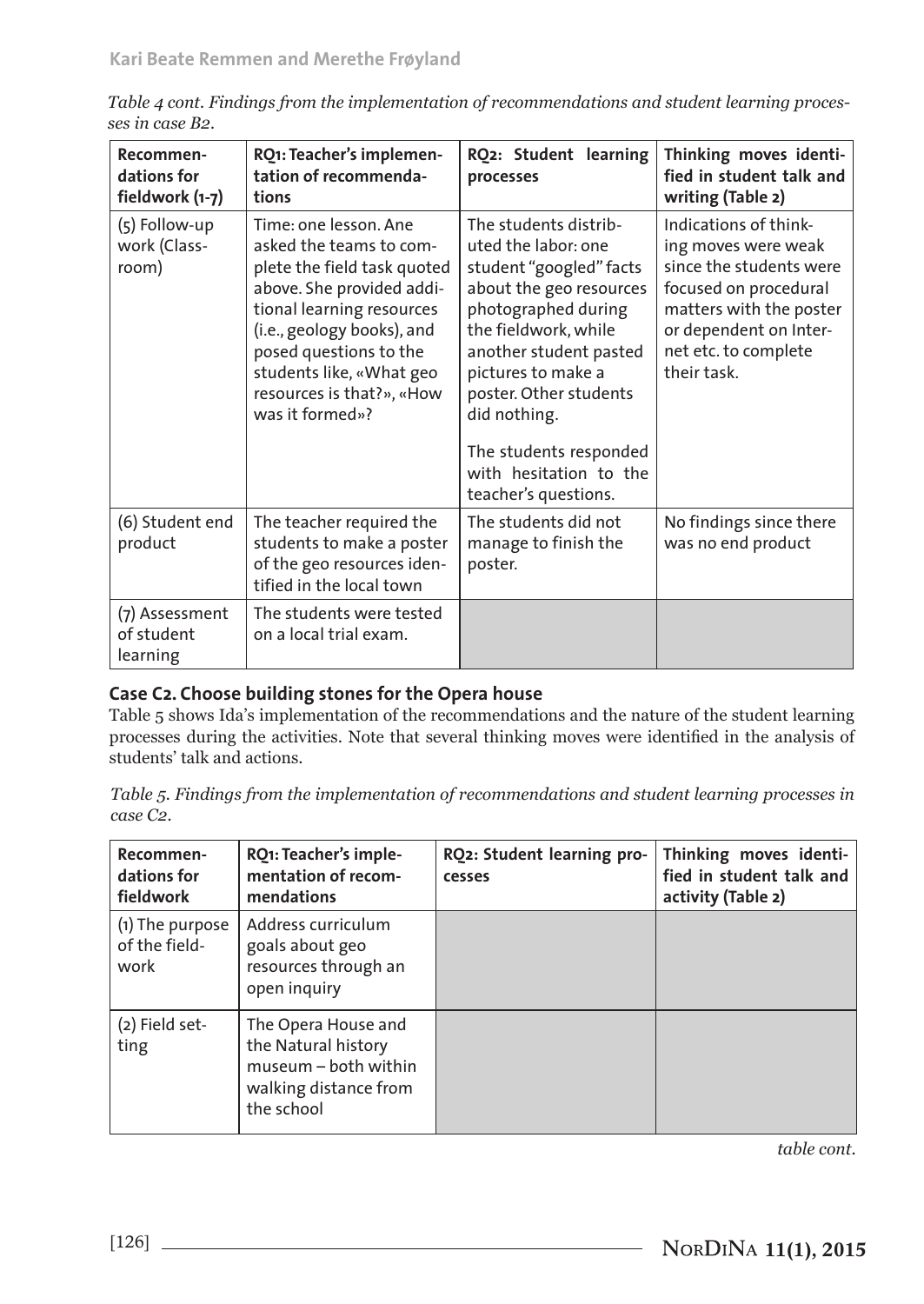| Recommen-<br>dations for<br>fieldwork                             | RQ1: Teacher's imple-<br>mentation of recom-<br>mendations                                                                                                                                                                                                                                                                                                                 | RQ2: Student learning pro-<br>cesses                                                                                                                                                                                                                                                                                                                                                                                                                                                        | Thinking moves identi-<br>fied in student talk and<br>activity (Table 2)                                                                                                                                                                                                                |
|-------------------------------------------------------------------|----------------------------------------------------------------------------------------------------------------------------------------------------------------------------------------------------------------------------------------------------------------------------------------------------------------------------------------------------------------------------|---------------------------------------------------------------------------------------------------------------------------------------------------------------------------------------------------------------------------------------------------------------------------------------------------------------------------------------------------------------------------------------------------------------------------------------------------------------------------------------------|-----------------------------------------------------------------------------------------------------------------------------------------------------------------------------------------------------------------------------------------------------------------------------------------|
| (3) Preparation<br>(Classroom)                                    | Time: one lesson.<br>Ida's preparation for<br>fieldwork began with<br>the problem: What do<br>you think is the advan-<br>tages and detriments<br>with the rocks/building<br>stones at the Opera<br>House? Assume that you<br>use a Norwegian rock<br>- which one would you<br>choose and why?                                                                              | Before choosing a rock, the<br>students checked websites<br>of Norwegian geologi-<br>cal survey and various<br>textbooks. They assessed<br>cons and pros for each<br>alternative with respect<br>to resistance, accessibility,<br>and transport distance.<br>Disagreement<br>extended<br>the discussion before se-<br>lecting a Norwegian rock<br>like larvikite.                                                                                                                           | Corresponding thinking<br>moves:<br>• Considering different<br>viewpoints and per-<br>spectives<br>• Making connections<br>• Capturing the heart<br>and forming conclu-<br>sions                                                                                                        |
| (4) "Limited<br>choice" field<br>activity (at the<br>Opera house) | Time: one lesson.<br>At the Opera house, Ida<br>gave the following task:<br>Identify three spots you<br>think display weakness-<br>es in the rocks. Describe<br>what you see in your<br>field notes. Take picture<br>Make a hypothesis of<br>what you think will hap-<br>pen to the weaknesses in<br>the future.<br>Ida had a withdrawn<br>role during the field-<br>work. | The<br>walked<br>students<br>around and crawled on<br>their knees to<br>observe<br>cracks and dirt on the rocks.<br>They wondered about the<br>reasons for weaknesses in<br>the rocks - for instance:<br>"If you spill coffee on the<br>marble, will it be discolor-<br>ed?"<br>They discussed reasons for<br>the weaknesses, such as<br>weathering, wear and tear.<br>Selecting three places in-<br>volved comparing different<br>alternatives to find the best<br>evidence of weaknesses. | Corresponding thinking<br>moves:<br>• Observing<br>closely<br>and describe what's<br>there<br>• Wondering and as-<br>king questions<br>• Building<br>explanati-<br>ons and interpreta-<br>tions<br>• Considering different<br>viewpoints and per-<br>spectives.<br>• Making connections |
| (5) Follow-up<br>work (Class-<br>room)                            | Time: one lesson.<br>Ida asked the students<br>to present their choice<br>of Norwegian rock.                                                                                                                                                                                                                                                                               | The teams presented their<br>choice and justification to<br>the rest of the class $-$ for<br>instance:<br>"We chose larvikite be-<br>cause it's local, nice color,<br>resistant to air pollution<br>and weathering, easy to<br>cleave."<br>One team had changed<br>their mind after the obser-<br>vations of the rocks at the<br>Opera house.                                                                                                                                               | Corresponding thinking<br>moves:<br>• Capturing the heart<br>and forming conclu-<br>sions<br>• Making connections<br>• Building explanati-<br>ons and interpreta-<br>tion                                                                                                               |

*Table 5 cont. Findings from the implementation of recommendations and student learning processes in case C2.*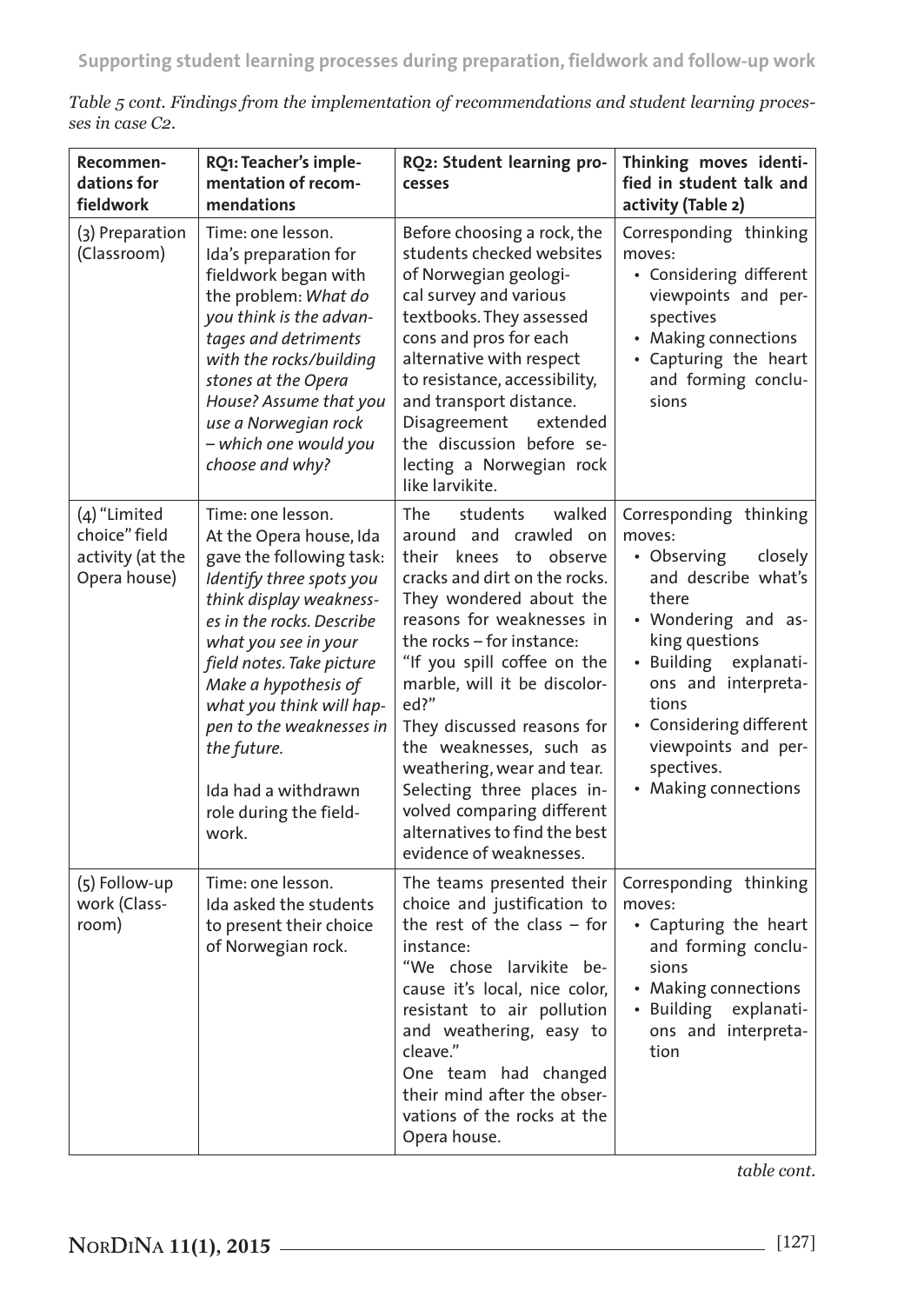| Table 5 cont. Findings from the implementation of recommendations and student learning proces- |  |
|------------------------------------------------------------------------------------------------|--|
| ses in case C2.                                                                                |  |

| Recommen-<br>dations for<br>fieldwork         | RQ1: Teacher's imple-<br>mentation of recom-<br>mendations                                                                                                                                                                                                                                                                                                                                                                                                                                                 | RQ2: Student learning pro-<br>cesses                                                                                                                                                                                                                                                                                                                                                                                                                             | Thinking moves identi-<br>fied in student talk and<br>activity (Table 2)                                                                                                                                                             |
|-----------------------------------------------|------------------------------------------------------------------------------------------------------------------------------------------------------------------------------------------------------------------------------------------------------------------------------------------------------------------------------------------------------------------------------------------------------------------------------------------------------------------------------------------------------------|------------------------------------------------------------------------------------------------------------------------------------------------------------------------------------------------------------------------------------------------------------------------------------------------------------------------------------------------------------------------------------------------------------------------------------------------------------------|--------------------------------------------------------------------------------------------------------------------------------------------------------------------------------------------------------------------------------------|
| (3) Preparation<br>for next field<br>activity | Ida introduced the next<br>task: It has been decided<br>that the Opera House<br>shall be a white building<br>in granite and marble.<br>Make criteria for select-<br>ing marble and granite.                                                                                                                                                                                                                                                                                                                | The students wrote down<br>they<br>features<br>thought<br>constituted a high quali-<br>ty building stone inspired<br>from the preceding obser-<br>vations at the Opera House<br>- e.g., "resistance to harsh<br>weather conditions".                                                                                                                                                                                                                             | • Building<br>explanati-<br>ons and interpreta-<br>tions                                                                                                                                                                             |
| (4) "Limited<br>choice" field<br>activity     | Time: one lesson.<br>At a rock collection<br>(consisting of five types<br>of granite and four<br>types of marble) at the<br>Natural history muse-<br>um, the students' task<br>was to: Describe the<br>different types of marble<br>and granite. Take field<br>notes and pictures.<br>Apply the selection<br>criteria for granite and<br>marble. Why do you<br>think the rock is a good<br>or poor building stone?<br>The students could<br>choose the order of<br>observations, and time<br>on each rock. | The students compared the<br>different types of rocks, us-<br>ing their criteria (i.e., grass<br>stain, discolor) created in<br>the previous lesson. They<br>wrote the observations in<br>the field books and dis-<br>cussed benefits and detri-<br>ments with each rock.                                                                                                                                                                                        | Corresponding thinking<br>moves:<br>• Observing closely and<br>describe what's there<br>• Making connections<br>• Considering different<br>viewpoints and per-<br>spectives                                                          |
| (5) Follow-up<br>work (Class-<br>room)        | Time: one lesson.<br>Ida said: Imagine that<br>the Opera House was<br>not built. You have the<br>power to decide which<br>type of marble and<br>granite to use. Use the<br>criteria for marble and<br>granite to justify your<br>choice. Also, use the<br>criteria to justify those<br>rocks you did not choose.                                                                                                                                                                                           | The<br>students<br>examined<br>their field data and com-<br>pared the different granites<br>and marbles according to<br>their criteria for building<br>stones. After making a deci-<br>sion, they "googled" media<br>reports. Based on that, they<br>reconsidered their initial<br>choice, talked about the<br>costs and environmental<br>consequences of the differ-<br>ent options, and comment-<br>ed that the issue of build-<br>ing stones was interesting. | Corresponding thinking<br>moves:<br>• Observing closely and<br>describe what's there<br>• Making connections<br>• Considering different<br>viewpoints and per-<br>spectives<br>• Capturing the heart<br>and forming conclu-<br>sions |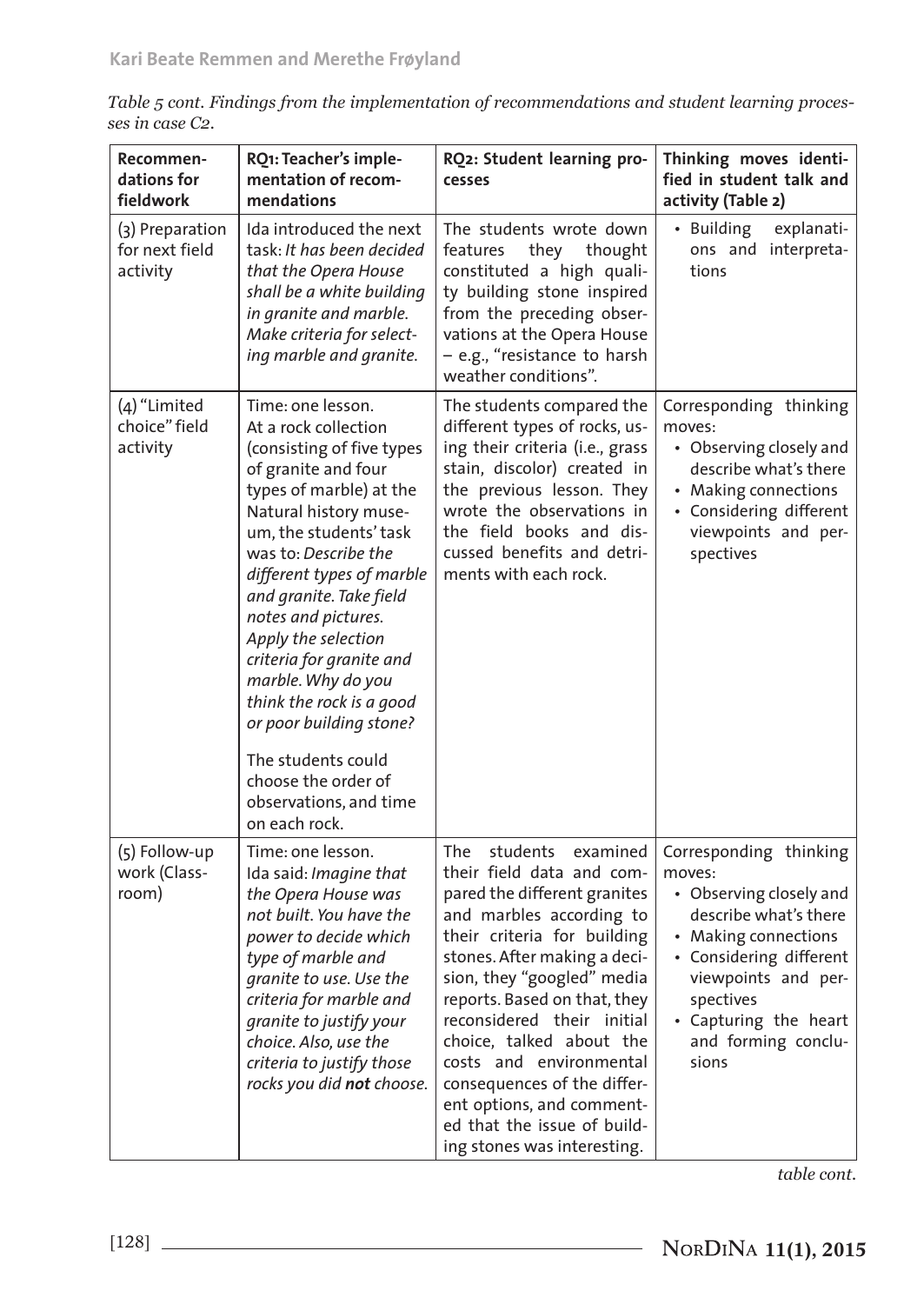| Recommen-<br>dations for<br>fieldwork | RQ1: Teacher's imple-<br>mentation of recom-<br>mendations                                                                                           | RQ2: Student learning pro-<br>cesses                                                                                                                                                                                                                                                                      | Thinking moves identi-<br>fied in student talk and<br>activity (Table 2)                                                                                                                                             |
|---------------------------------------|------------------------------------------------------------------------------------------------------------------------------------------------------|-----------------------------------------------------------------------------------------------------------------------------------------------------------------------------------------------------------------------------------------------------------------------------------------------------------|----------------------------------------------------------------------------------------------------------------------------------------------------------------------------------------------------------------------|
| (6) Student<br>end product            | Time: one lesson.<br>Oral presentation with<br>the team's decision<br>of type of marble and<br>granite as building<br>stones for the Opera<br>House. | Without manuscripts, the<br>students presented the<br>benefits and detriments of<br>each option before giving<br>their conclusion and justi-<br>fication.<br>The teams chose different<br>rocks, and their decision<br>was different from the Ital-<br>ian marble at the original<br>Opera house in Oslo. | Corresponding thinking<br>moves:<br>• Considering different<br>viewpoints and per-<br>spectives<br>• Making connections<br>• Reasoning based on<br>evidence<br>• Capturing the heart<br>and forming conclu-<br>sions |
| (7) Assessment<br>of learning         | Ida gave oral feed-<br>back on students' end<br>product.                                                                                             |                                                                                                                                                                                                                                                                                                           |                                                                                                                                                                                                                      |

*Table 5 cont. Findings from the implementation of recommendations and student learning processes in case C2.*

# **Discussion**

Our study was based on the assumptions that fieldwork promotes deeper learning if teachers prepare their students and follow-up on student learning afterwards (e.g., Mogk & Goodwin, 2012), and that thinking moves manifested in students' talk and actions reflect deep learning processes (Ritchhart et al., 2011). After analyzing six cases of preparation, fieldwork and follow-up work implemented by three different teachers, we found limited evidences of thinking moves among the students in class A and B while undertaking the tasks. Therefore, it becomes interesting that the teacher in class C implemented the same recommendations as the other two teachers, but thinking moves were more evident among her students. The difference between the students' learning processes across cases can be due to the nature of the learning tasks. Some learning tasks are more likely to foster thinking moves than others (Ritchhart et al., 2011). The two cases B2 and C2 (Table 4 and 5) demonstrate this more clearly: although both teachers implemented the recommendations for fieldwork to support student learning of geo resources, thinking moves were more apparent among the students in case C2 than in case B2. The difference in the student learning processes call into question whether the widely accepted recommendations for fieldwork used in our study are sufficient enough for enabling teachers to design learning tasks that encourage deeper learning processes throughout preparation, fieldwork, and follow-up work. Accordingly, our discussion focuses on the qualities of the learning tasks provided in case C2 to enable a reflection on how recommendations for fieldwork may be reconsidered to support student learning processes more effectively.

#### **Making connections: Situate the content in a realistic issue connected to the field setting**

In case C2, the learning tasks across preparation, fieldwork and follow-up work appeared to be parallel to an actual dispute about building stones at the Opera House in Oslo, Norway. For readers who are unfamiliar with the topic: the Italian marble used as building stone has provoked debate in the media due to ongoing problems with discolors and cracks. The teacher in our study utilized this building stone issue to contextualize the geoscientific content required by the national curriculum. Situating scientific content in relevant, real-life contexts is a recommended approach in science education (Bennett, Lubben & Hogarth, 2007). This approach appeared to support the students' learning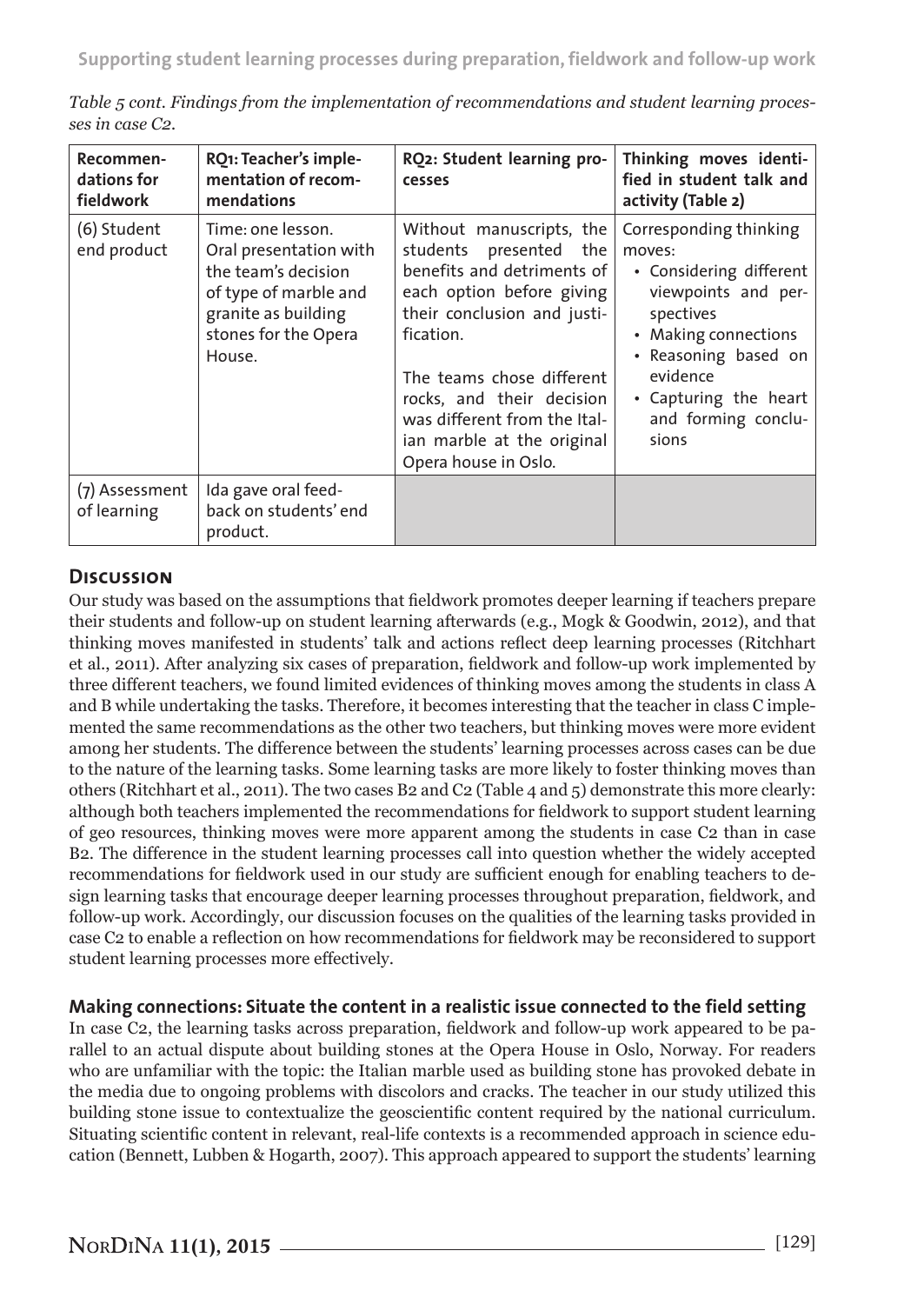#### **Kari Beate Remmen and Merethe Frøyland**

processes in several ways, as evident by the variety of thinking moves. First, the teacher used the building stone issue to ask the students about their opinion. This way, the teacher helped the students to problematize the content, which can promote deeper engagement (Engle & Conant, 2002). Second, the students had probably heard about the building stone issue at the Opera House from the media. This familiarity could have provided additional support for the thinking move "Making connections" between prior experiences and the new learning situation. Third, the students were asked to choose building stones in the beginning and in the end of the learning sequence (Table 5). The purpose of fieldwork then was to develop the students' knowledge about building stones by having them to collect field observations and read about the issue in media reports. This approach can be seen as an operationalization of field-based learning as a cumulative process (Orion, 1993). Forth, the learning tasks framed by the real-life building stone issue helped the students to become interested in the geoscientific content, as recognized by the students' comments. Interest in the task is a necessary condition for deeper learning (Entwistle & Smith, 2002). Situating the geoscience content in a reallife issue can be one way to stimulate students' interest in the fieldwork.

The consequence of not situating the geoscientific content in a real-life issue can be illuminated by case B2. Here, the students were not required to consider geo resources as a body of knowledge that can be applied to solve real-life issues in their local environment. The learning tasks afforded by the teacher were mostly about collecting as much information as possible – without requiring the students to form an opinion about it or to apply it to solve a realistic issue. It was therefore not surprising to find poor evidence of thinking moves among the students; such tasks are unlikely to foster deeper learning and understanding (Ritchhart et al., 2011). Similar to case C2, the students in case B2 also conducted fieldwork in a familiar setting (i.e., the local town). However, the students' learning processes in case B2 suggest that seeing examples of geo resources in their local town was not sufficient enough for exploiting the learning potential associated with fieldwork in the local environment (Knain & Prestvik, 2006). This suggests that fieldwork has to provide something more than merely seeing geoscientific knowledge in an outdoor setting. Case C2 may provide one answer to this by showing that students can use fieldwork to suggest a solution to a real-life issue in the local environment.

Of course, most teachers do not have an Opera House with building stone problems close to their school. But we believe our findings can inspire teachers to consider whether the (geo) science content taught through fieldwork can be situated in a real-life issue. Then the purpose of the fieldwork will be to have students to collect field observations that they can later apply to make a decision or form an opinion about the issue. It does not have to be an issue that has happened in the past, as exemplified by the issue of building stones for the Opera House in the present study. It can also be a fictive, but realistic situation (Ødegaard, 2007). Furthermore, as advocated above, asking students to use field observations to develop their solution to a real-life issue can make fieldwork in a familiar setting close to the school more engaging.

#### **Observing closely and describe what's there: Tools for observation and interpretation**

Another strength of the learning tasks in case C2 appears to be how the students were prepared for collecting field observations. They were asked to develop general criteria for building stones (i.e., cracks, dirt, stain, discolor). These criteria for building stones helped the students to focus their attention when collecting observations in the field, as apparent by the thinking move "observing closely and describing what's there". This way, the criteria for building stones functioned as "tools for observation and interpretation" developed in our recent work (Remmen & Frøyland, 2013). Tools for observation and interpretation can support students to know what features to look for and what it means in a geoscientific sense. This is critical because students need explicit instruction about scientifically relevant observations (Ford, 2005). From this perspective, we are uncertain whether it was a good idea to have the students to develop their own criteria for observation, as in case C2. If students do not know what features to look for, it is unlikely that they develop appropriate "tools for observa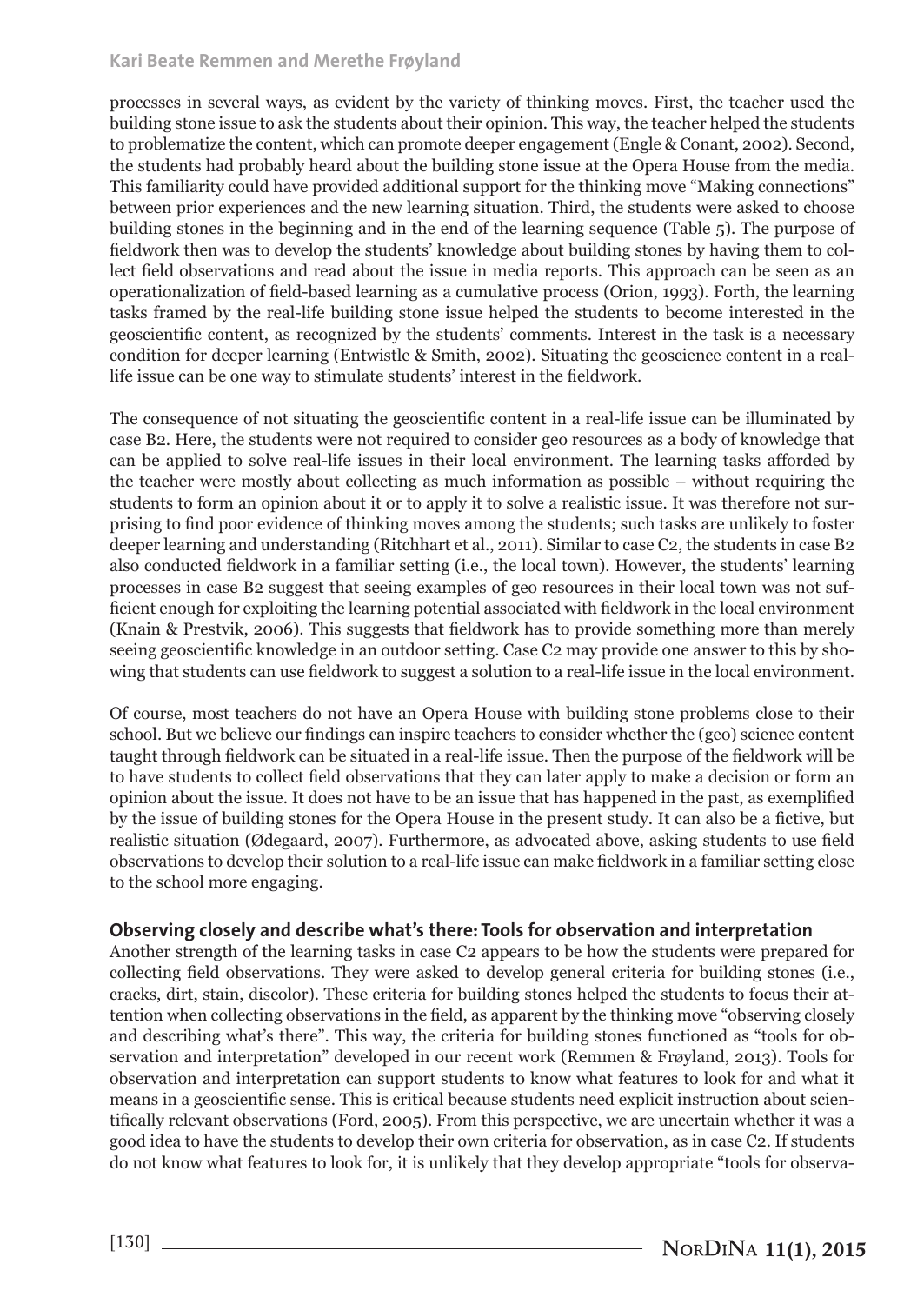tion and interpretation". Whether such tools should be developed by students or a teacher, or both, needs to be explored by more research.

The importance of "tools for observation and interpretation" can be illuminated by a contrasting case (B2). The students' preparation consisted of a teacher-led lecture about geo resources. Because lectures usually contain a wealth of information, it might be difficult for students to filter the information they need for proceeding to field activities requiring observation. Comments like "I have no idea" and random guessing of rock names showed that the students' were uncertain about what to observe and what it meant. Therefore, to better support student learning processes in the field, we advise teachers to prioritize "tools for observation and interpretation" when preparing students for fieldwork instead of presenting all there is to know about a topic in a teacher-led lecture. Such tools can enhance productive student discussions during the forthcoming fieldwork (Remmen & Frøyland, 2013).

#### **Considering different viewpoints and perspectives: Field task**

The students in both cases were given one field task that allowed them to make some choices (Table 4 and 5). In our recent study we found that one, focused field task was better for student learning processes than a worksheet loaded with close-ended tasks (Remmen & Frøyland, 2014). However, because thinking moves were more apparent among the students in case C2 than in case B2, the recommendation for designing field task needs closer inspection.

The field task provided in case B2 required the students to choose examples of geo resources and identify them (i.e., name, formation process and so forth). Nonetheless, we observed that the students collected as many examples as possible without reflecting on it – as noticed by statements like "This is granite" and taking a picture before proceeding to the next spot. It must therefore be additional factors that influenced the student learning process than having the opportunity to make some choices. The field task in case C2 provides some clues. When the students were asked to identify three spots displaying weaknesses in the rocks, they had to compare alternatives to choose one of them. This appeared to stimulate the thinking moves involving close observation, making connections, and considering different viewpoints and perspectives before arriving at a conclusion. Furthermore, at the museum (Table 5), the students in case C2 could choose between a few alternatives (i.e., five granites and four marbles), whereas the students in case B2 had plentiful options to collect as many examples of geo resources as possible. Choosing between limited alternatives can promote more motivation and content-focus compared to choosing between unlimited alternatives (Bamberger & Tal, 2007). Taken together, it can be proposed that the field task should allow students to make choices based on comparison of a limited number of alternatives.

# **Follow-up tasks: Building explanations and interpretations and Capturing the heart and forming conclusions**

Returning to the classroom – the follow-up work – the students in case C2 used their field observations of various types of marble and granite to choose one of them as building stones for the Opera House. This task was open-ended and appeared to encourage actions among the students that were consistent with a variety of thinking moves, including comparing their pictures of the rocks, considering strengths and weaknesses of each marble and granite, and reflecting on environmental and economic perspectives before making a decision. In this process, the students collaborated about interpreting the field observations, which provided an opportunity for all the team members to learn from the fieldwork experience. Their learning was confirmed by the performances of the end products: their presentations without manuscripts reflected independence and ownership of their learning. These observations led us to propose that learning tasks during follow-up work should require students to make a decision and use field observations to justify their solution (Remmen & Frøyland, 2015).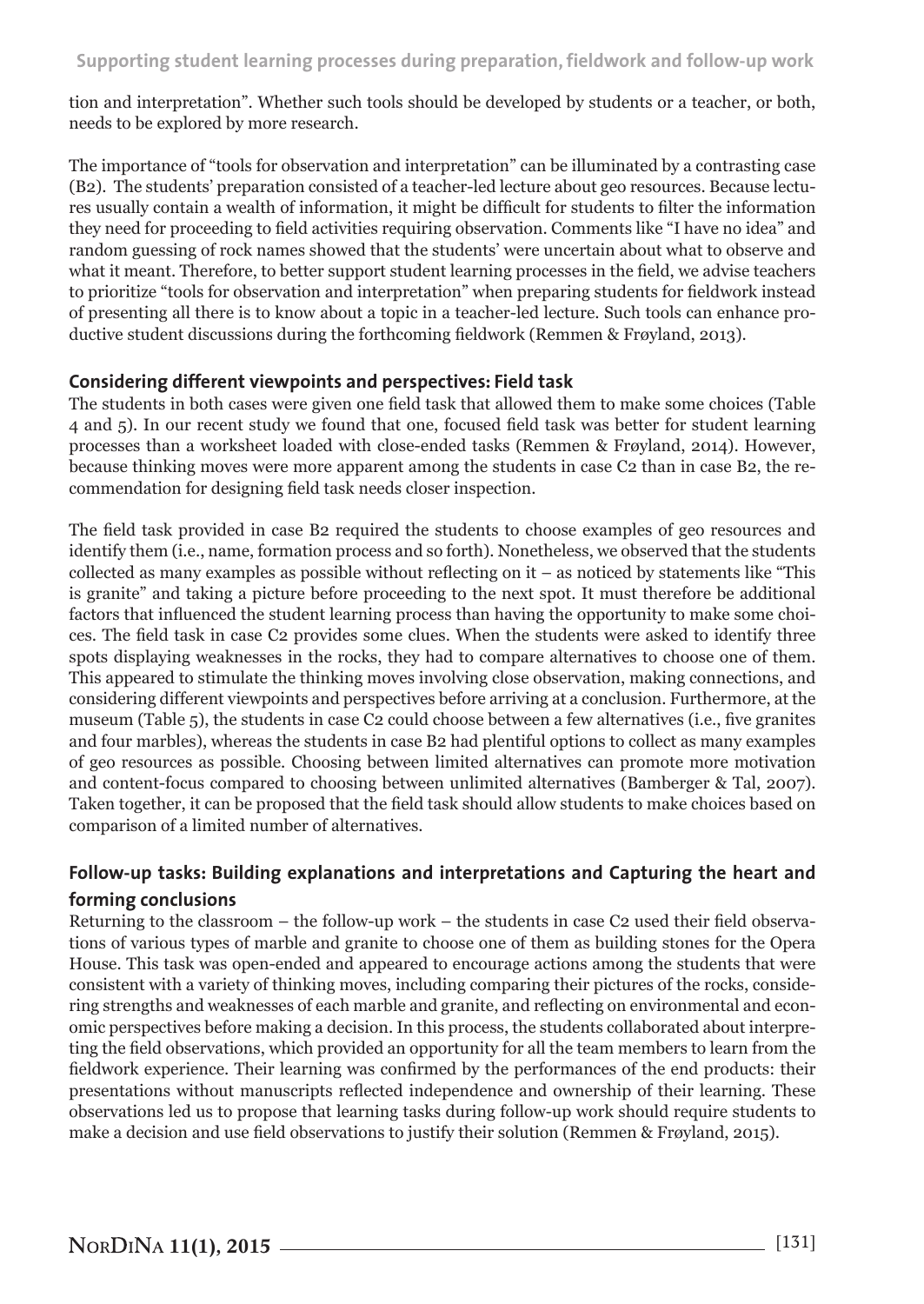The consequences of not having students to apply their field observations to make a decision can be illuminated by the nature of the learning process among the students in case B2, as well as findings from other studies (DeWitt & Hohenstein, 2010; Remmen & Frøyland, 2015). Instead of interpreting field observations in the team, the students distributed labor: one made the end product that require more procedural skills, another "googled" on the Internet for answers, while some waited for their peers to do the work. It is thus unlikely that all team members increased their learning of geo resources during the follow-up work. One reason could be that they were not required to apply their field observation for any broader purpose than finding more factual information about the geo resources they had photographed. Of course, copying and accumulating information from other sources without reflection does not support deeper learning (Ritchhart et al., 2011). Also, the students did not complete their end products within the time frame set by their teacher, which is another indicator that the learning processes was not supported effectively in this case.

Therefore, based on the students' learning processes in case C2, it can be useful to organize the follow-up work as a three-step process: first, a learning task requiring students to make a decision to a real-life dilemma, and justify their choice with field data. Then, they are prepared for making an end product requiring more procedural skills (Remmen & Frøyland, 2015). Finally, presenting the end product would be the third step in which students demonstrate their learning outcome to their teacher and peers.

#### **Recommendations for fieldwork reconsidered**

In spite of having six cases on the outset, we found only one case that: (1) thinking moves were prominent in the student learning processes and, (2) the teacher was satisfied with the learning tasks and the students' learning outcome. Therefore, we advocated a need for reconsidering the well-known recommendations in the literature. The discussion of the students' learning processes in case C2 and B2 provides a starting point for suggesting alternative recommendations that teachers and educators can use to design preparation, fieldwork, and follow-up work. Specifically, we recommend teachers to consider:

- Situating the (geo) scientific content in a real-life issue that requires students to form an opinion or suggest a solution. Then, the purpose of the fieldwork can be to collect field observations students need to solve the issue and justify their conclusions.
- Providing students with "tools for observation and interpretation" before collecting observations in the field. Such tools can support their thinking because they know what features to look for and what it means in a (geo) scientific sense.
- Conducting fieldwork close to the school. This can be more powerful if the field data that is collected shall be used to suggest solutions to real-life issues.
- Providing students with one, focused field task that allow them to make a choice based on comparison of a limited number of alternatives.
- Organizing follow-up work as a three-step process. First, a learning task requiring students to interpret their field observation in order to make a decision. Second, allow students to make the end product requiring more procedural skills, and finally, present their results in end products.

## **References**

Bamberger, Y., & Tal, T. (2007). Learning in a personal context: Levels of choice in a free choice learning environment in science and natural history museums. *Science Education, 91* (1), 75–95.

- Bennett, J., Lubben, F., & Hogarth, S. (2007). Bringing science to life: A synthesis of the research evidence on the effects of context-based and STS approaches to science teaching. *Science Education, 91*(3), 347–370.
- Braund, M., & Reiss, M. (2006). Towards a More Authentic Science Curriculum: The contribution of out-of-school learning. *International Journal of Science Education, 28*(12), 1373–1388.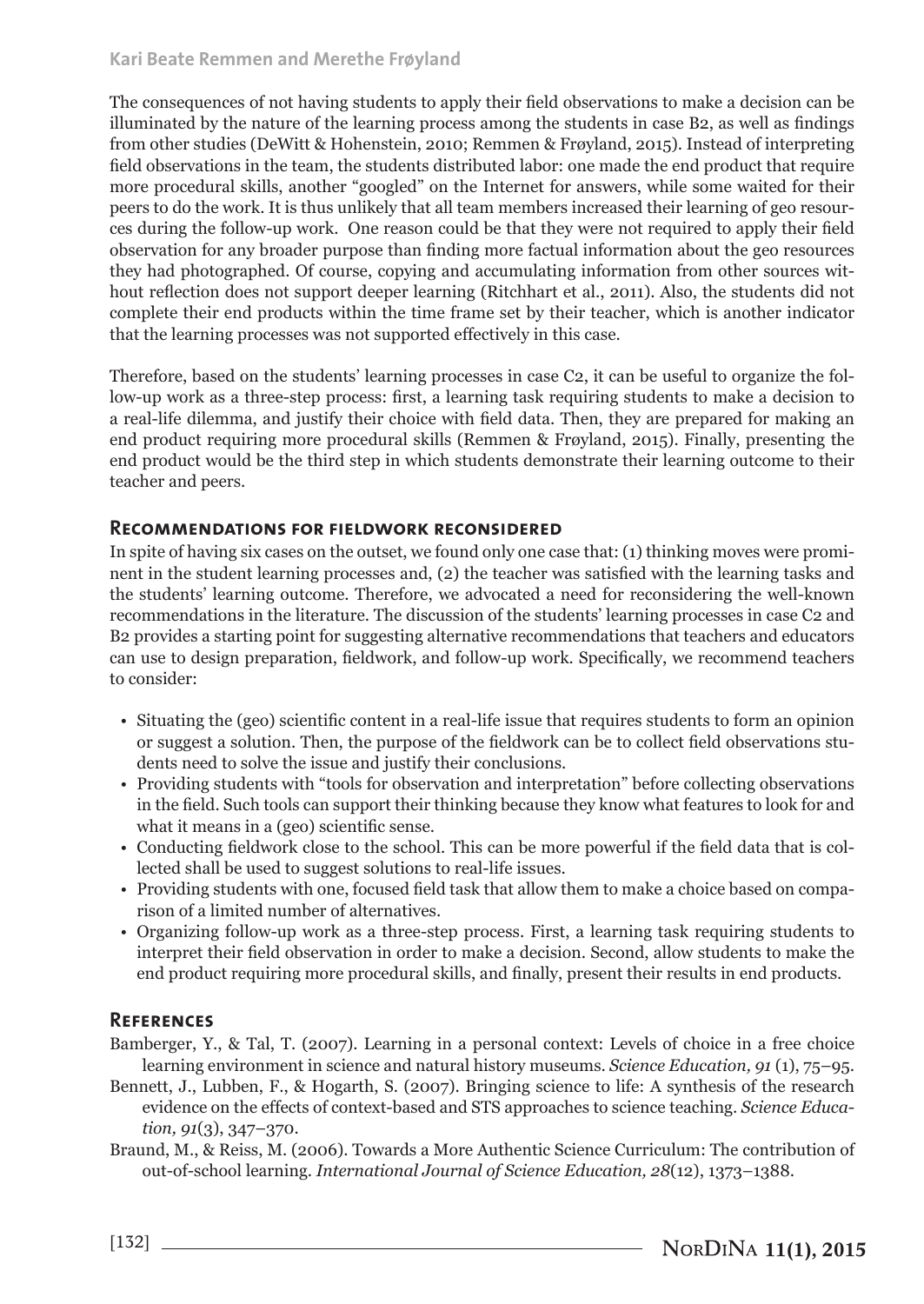- Crawford, B. (2014). From inquiry to scientific practices in the science classroom. In N. Lederman & S. Abell (Eds.), *Handbook of Research on Science Education, Vol II*. New York: Routledge.
- Derry, S.J., Pea, R.D., Barron, B., Engle, R.A., Erickson, F., …, Sherin, M.G. (2010). Conducting video research in the learning sciences: Guidance on selection, analysis, technology, and ethics. *Journal of the Learning Sciences, 19*(1), 3–35.
- DeWitt, J., & Osborne, J. (2007). Supporting teachers on science-focused school-trips: towards an integrated framework of theory and practice. *International Journal of Science Education, 26* (6), 685–710.
- DeWitt, J., & Storksdieck, M. (2008). A short review of school field trips: key findings from the past and implications for the future. *Visitor Studies, 11*(2), 181–197.
- DeWitt, J., & Hohenstein, J. (2010). School Trips and Classroom Lessons: An Investigation into Teacher-Student Talk in Two Settings. *Journal of Research in Science Teaching, 47*(4), 454–473.
- Engle, R., & Conant, F.R. (2002). Guiding principles for fostering productive disciplinary engagement: Explaining an emergent argument in a community of learners classroom. *Cognition and Instruction*, *20*: 399–483.
- Entwistle, N., & Smith, C. (2002). Personal understanding and target understanding: Mapping influences on the outcomes of learning. *British Journal of Educational Psychology, 72*, 321–342.
- Ford, D.J. (2005). The challenges of observing geologically: Third graders descriptions of rock and mineral properties. *Science Education, 89*(2), 276–295.
- Frøyland, M. (2010). *Mange erfaringer i mange rom.* Oslo: Abstrakt forlag.
- Kent, M., Gilbertson, D.D., & Hunt, C.O. (1997). Fieldwork in geography teaching: A critical review of the literature and approaches. *Journal of Geography in Higher Education. 21*, 313–332.
- Knain, E. & Prestvik, O. (2006). 'Scientific literacy' nedfelt i geofagene. *NorDiNa 1*, 18–27.
- Koller, K. (2009). *Uteskole = praksis + teori: en studie av muligheter og utfordringer med uteskole i naturfag på videregående trinn 1*. (Unpublished Master's thesis), Institute of mathematics, science and technology, section for teacher education, University of Life sciences, Ås, Norway.
- Magntorn, O. & Helldén, G. (2006). Reading Nature experienced teachers' reflections on a teaching sequence in ecology: implications for future teacher training. *NorDiNa*, 5, 67–81.
- Mogk, D.W., & Goodwin, C. (2012). Learning in the field: Synthesis of research on thinking and learning in the geosciences. In K.A. Kastens & C.A. Manduca (Eds.), *Earth and Mind II: A synthesis of research on thinking and learning in the geoscience* (pp. 131-163). Geological Society of America special paper 486.
- Morag, O. & Tal, T. (2012). Assessing Learning in the Outdoors with the Field Trip in Natural Environments (FiNE) Framework. *International Journal of Science Education 34*(5), 745–777.
- Oost, K., DeVries, B., & Van der Schee, J.A. (2011). Enquiry-driven fieldwork as a rich and powerful teaching strategy–school practices in secondary geography education in the Netherlands. *International Research in Geography and Environmental Education, 20*(4), 309–325.
- Orion, N. (1993). A model for the development and implementation of field trips as an integral part of the science curriculum, *School Science and Mathematics, 93*, 325–331.
- Remmen, K.B, & Frøyland, M. (2013). How students can be supported to apply geoscientific knowledge learned in the classroom to phenomena in the field: An example from high school students in Norway. *Journal of Geoscience Education, 61*(4), 437–452*.*
- Remmen, K.B, & Frøyland, M. (2014). Implementation of guidelines for effective fieldwork designs: Exploring learning activities, learning processes, and student engagement in the classroom and the field. *International Research in Geographical and Environmental Education, 23*(2), 103– 125.
- Remmen, K.B, & Frøyland, M. (2015). What happens in classrooms after earth science fieldwork? Supporting student learning processes during follow-up activities. *International Research in Geographical and Environmental Education, 24* (1), 24–42.
- Rickinson, M., Dillon, J., Teamey, K., Morris, K., Choi, M.Y, Sanders, D., & Benefield, P. (2004). A Review of Outdoor Learning. Schrewsbury, UK: Field studies council, 8. National Foundation of Educational Research.